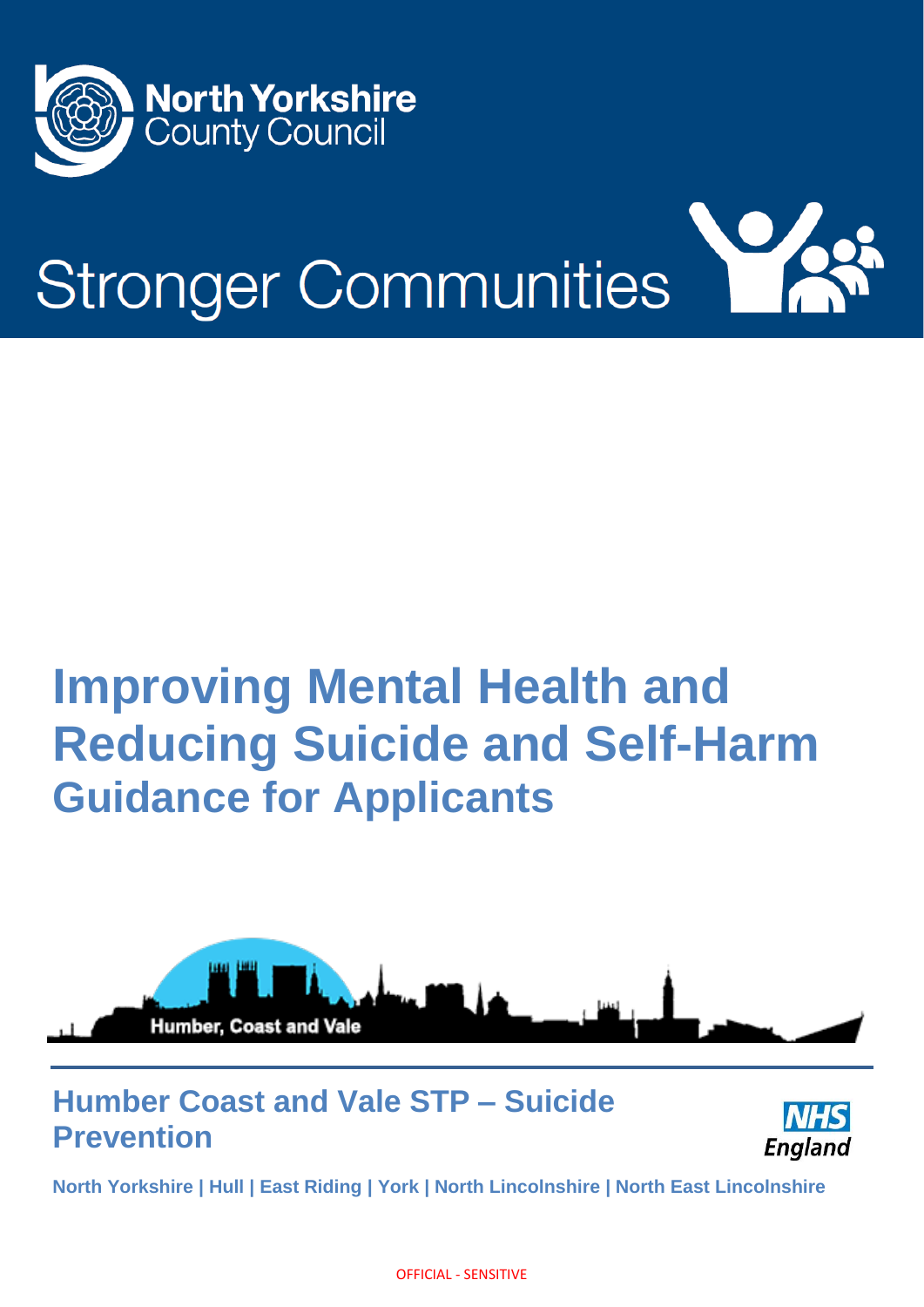#### **BACKGROUND**

Approximately 13 people kill themselves every day in England. Yorkshire and Humber currently has comparatively high rates of suicide and in 2015 were the highest in England. Every death is both an individual tragedy and a loss to society. It has a devastating effect on families, friends, workplaces, schools and communities, as well as an economic cost. Public Health England research shows that, on average, between six and twenty people are deeply affected by each suicide and that such loss can have a long term impact on their health and wellbeing, potentially placing them at heightened risk of suicide themselves.

At a community or environmental level, areas with above average suicide rates tend to be areas with high rates of:

- Long term unemployment
- Debt/ low income
- Incidence of serious mental illness
- Drug/alcohol misuse
- Dual diagnosis
- Family breakdown
- Social isolation/low self esteem

Humber, Coast and Vale which includes; North East Lincolnshire, North Lincolnshire, East Riding, York, North Yorkshire and Hull are passionate in their belief that suicide is preventable. That suicide prevention is a shared responsibility where every person from policy makers to individual community members has the potential to make a difference and save a life. It is a community that believes that everyone has a fundamental right to a life lived with dignity with the supports and resources accessible to ensure a future filled with hope and possibility.

#### **What is Humber, Coast and Vale Health and Care Partnership? (HCV HCP)**

The HCV HCP is a complex system of organisations that are responsible for planning, paying for and providing health and care services within the area known as Humber, Coast and Vale.

There are 28 different organisations from across the health and social care sector who are formal members of the partnership. This includes three acute hospital trusts, three mental health providers, clinical commissioning groups (CCGs), local Councils, three community services providers and two ambulance trusts.

#### **The Humber Coast and Vale Health Care Partnership vision…**

HCV HCP believe suicide prevention is a national priority that it is a health inequality issue, and that suicide is preventable.

Each of the local areas have plans in place and are actively working on suicide prevention. In order to make the biggest impact on the suicide rate the HCV HCP has selected three priorities which focus on:

- 1. Men aged 34-50 especially those in areas of social deprivation
- 2. Mental Health Service
- 3. The Self-harm Pathway

These priorities have been chosen as we believe they are the areas with:

- 1. The greatest need
- 2. The area with the strongest evidence base
- 3. The area with the best chance of intervening early and preventing suicide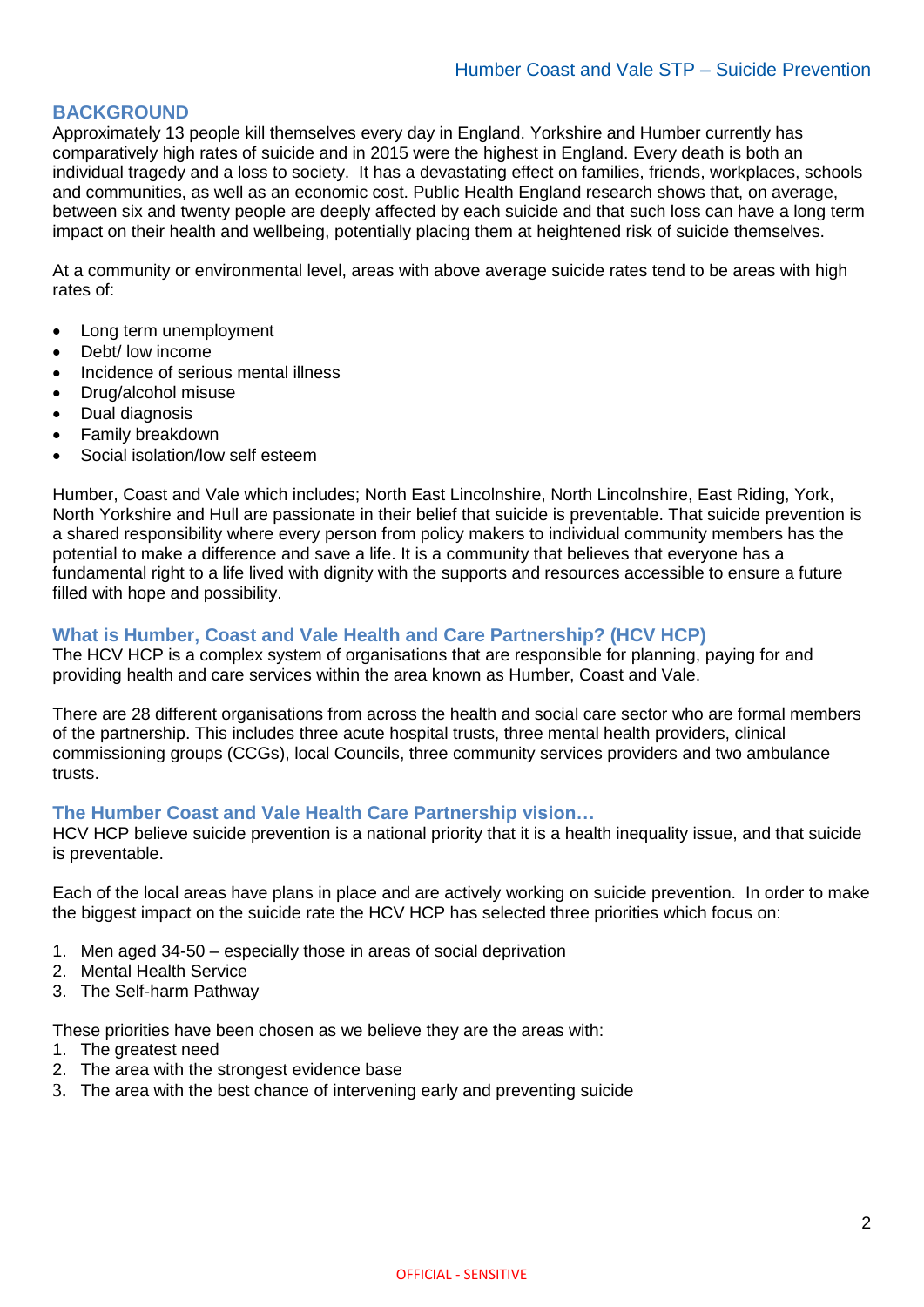

Each of the six areas within HCV HCP has a suicide prevention action plan in place, being delivered by a multi-agency suicide prevention group. The plans are all structured around the six key areas for action.

These are:

- 1. Reduce the risk of suicide in key high-risk groups
- 2. Tailor approaches to improve mental health in specific groups
- 3. Reduce access to the means of suicide
- 4. Provide better information and support to those bereaved or affected by suicide
- 5. Support the media in delivering sensitive approaches to suicide and suicidal behaviour
- 6. Support research, data collection and monitoring

A number of priority areas run across most or all of the 6 local plans, including:

- Working with men, including male prisoners
- Targeted work with vulnerable children and young people
- Better understanding of and support for self-harm, particularly after acute hospital presentations
- Providing better support for primary care staff through training and resources
- Improving bereavement support across HCV HCP

#### **The Humber footprint**

In 2015 the rates of Suicide in Yorkshire and Humber were the highest in England.

The data below is an extract from the work done on real time surveillance across the Humber footprint Hull, East Riding, North Lincolnshire and North East Lincolnshire, the period this covers is December 2016 to December 2018. These are not confirmed suicides, as defined by the coroner's office, but are suspected suicides.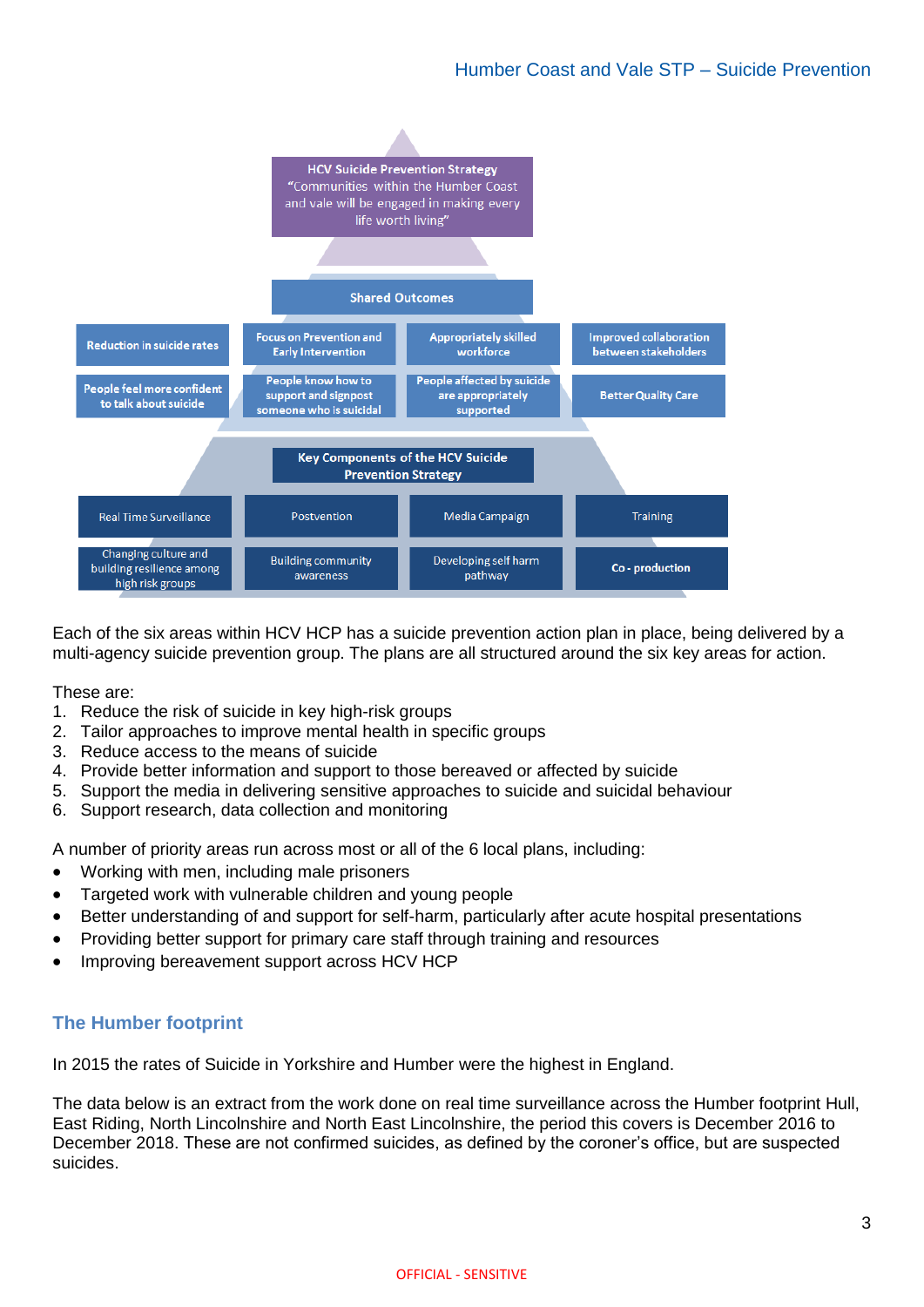| M <sub>1</sub><br>M<br>כסו |     |    |                    |
|----------------------------|-----|----|--------------------|
| ാറ<br>ור.-ו                | E C | –~ |                    |
| --                         |     |    | . .<br>$\cdot$ $-$ |

| -<br>.-emr<br>ιαισδ |              |                          |                          |
|---------------------|--------------|--------------------------|--------------------------|
| $10 - 30$           | $-50$<br>. . | $\overline{\phantom{a}}$ |                          |
|                     |              |                          | $\overline{\phantom{a}}$ |

\*indicates data set too small to publish.

High Risk Groups:

- Men across the ages.
- People who use mental health services
- People with a history of Self Harm
- People involved in Criminal Justice System
- Specific Occupational groups.

#### **Our aim…**

…is to provide funding across the Humber Coast and Vale CCG areas to support an overall national 10% reduction in suicide rate by 2021. This should enhance existing work underway in the locality Suicide Action Plans to improve access and quality of mental health services and to prevent suicides more broadly in line with Public Health England Guidance.

The Prevention Concordat for better mental health PHE 2017 and the Suicide prevention guidance PHE 2016 provide a clear evidence base for working with communities to build emotional resilience, promote better mental health, and prevent mental health deterioration and suicidal behaviours.

Communities play a crucial role in the prevention of poor mental health and the promotion of good mental health and wellbeing and community engagement and development are therefore part of the core deliverables of what "good" looks like in the Prevention Concordat for Better Mental Health PHE 2017.

#### **Our outcomes…**

We will look to support and fund Projects that make a positive contribution to one, or more, of the following outcomes:

- Reduces loneliness and social and emotional isolation
- Reduces suicides
- Reduces stigma and discrimination and raises awareness
- Changes culture and builds resilience
- Effectively supports those affected by suicide (postvention).

#### **GRANTS AVAILABLE**

Organisations will be able to bid for grants of between **£500** and **£5,000**.

Closing date for all applications is midnight **26th November 2021**.

All applications must be made via this application form and emailed to Amber Graver [amber.graver@northyorks.gov.uk](mailto:amber.graver@northyorks.gov.uk) .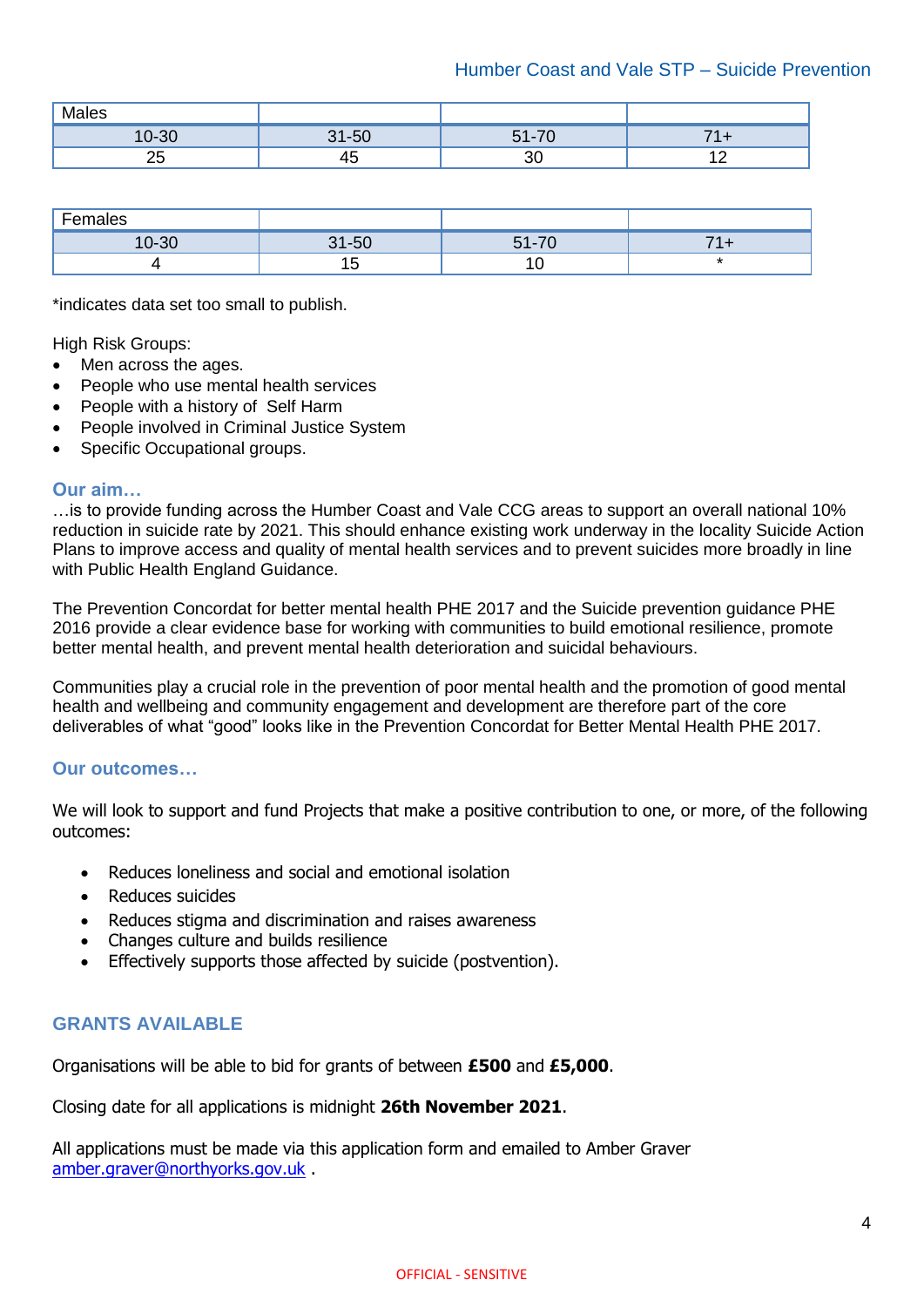#### **APPLICATION FORM GUIDANCE**

Please complete the application form whilst taking account of the guidance below. Please note the word count for each question.

#### **Section One: Tell us about your organisation**

- **Guidance Note 1:** Please complete the contact details of the organisation that is applying for the grant, including an appropriate named contact person who we will liaise with throughout the grant application process.
- **Guidance Note 2:** Q6 **-** Applications are open to a range of organisations including voluntary and community (VCS) groups, (see note 1) social enterprises, schools & colleges, faith groups (see note 2) and employers (see note 3).
	- **Note 1:** Any VCS group is eligible to apply however in this round of funding we are particularly interested in applications from groups and organisations that will be supporting men 40+ who are at higher risk of suicide. We would also like to see groups using the data supplied in this pack (above) to target those most at risk of suicide
	- **Note 2:** Faith groups are welcome to apply but activities which evangelise or proselytise religious beliefs will not be eligible.
	- **Note 3:** Commercial organisations are welcome to apply however they must be able to demonstrate that the funded activities do not generate any private profit.

#### **Section 2 – Tell us about the grant you are requesting**

Please tell us about the level of grant you are requesting, ensuring that the level of detail given correlates with the level of grant that you are requesting (i.e. more detail will be required for a larger grant). Where possible, please cover the following areas:

#### **Guidance Note 3:** Q8a - This is where you can tell us about your project and what you are intending to deliver, please include as much detail as you can; including details about:

- Background to the project.
- The range and types of activities you will offer (see guidance note 4).
- The number of sessions/activities you will run.
- The geographic area of benefit and the proposed location(s) for your project.
- How you have identified a need for this project or activity.
- Who will deliver the project including any partners or sub-contractors. (see note 1 below)
- If there is scope to continue with the project after the funding has ended. (see note 2 below)
- How you will promote the project.
- Note 1: We are particularly keen to see small grass roots community groups being involved in the delivery of this programme and encourage collaborative applications from a lead applicant acting as accountable body on their behalf.
- Note 2: If the application is to help you with start-up costs for a new service or activity please let us know if you think there is scope for the project to continue after the period of funding.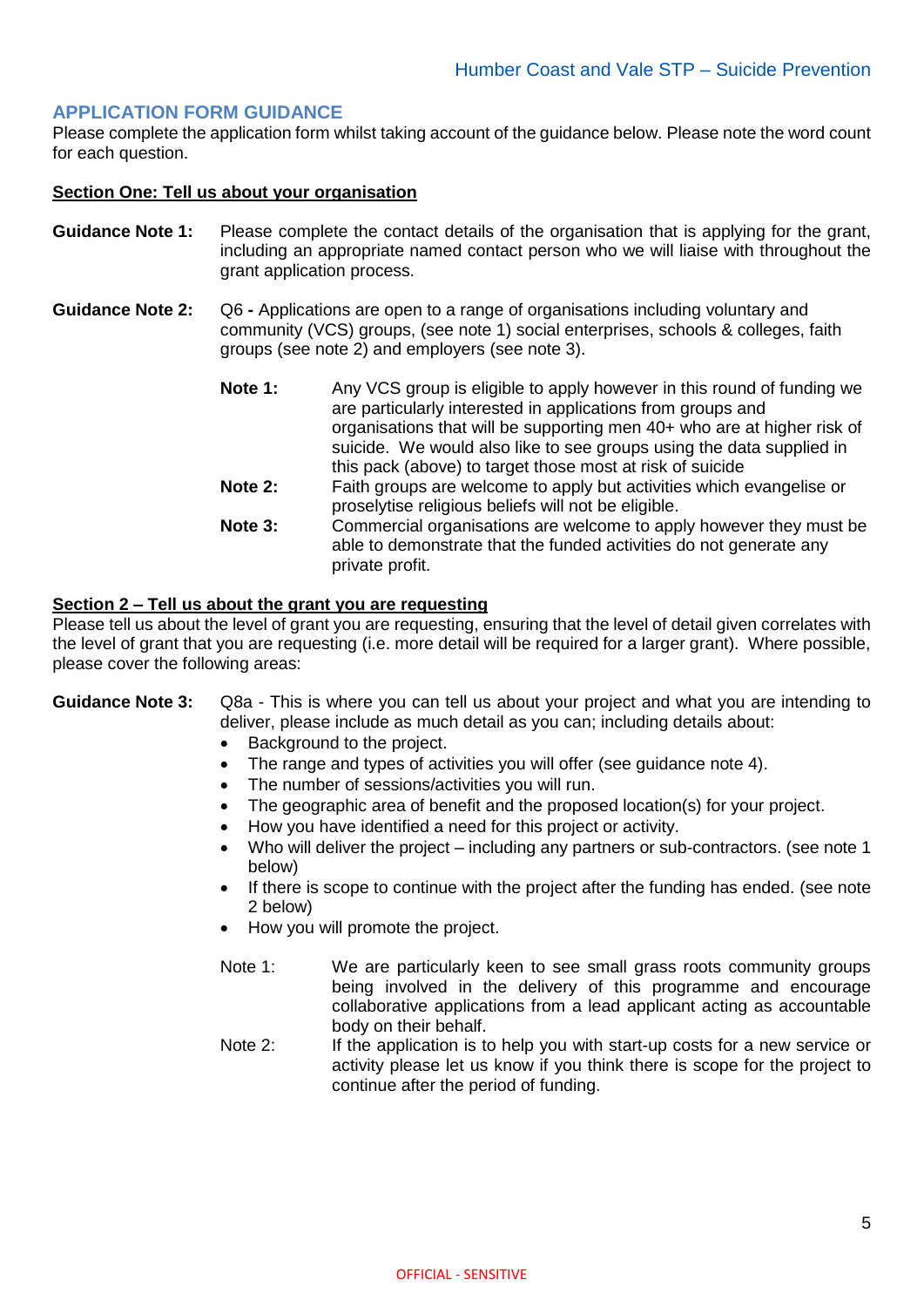**Guidance Note 4:** Based on the 5 Ways to Well-being: Connect, Be active, Take Notice, Keep Learning, Give (see page 6 of this guidance) - the fund is looking to support a range of community or workplace based activities such as peer support groups, social activities (e.g. sports and outdoor recreation, arts, culture, environmental), Mens Sheds, mindfulness, well-being, activities that improve confidence, resilience and selfesteem, drop in sessions, volunteering.

**NB** We will NOT fund one off events.

**Guidance Note 5:** Q9 - In this question, we would like you to demonstrate how you plan to deliver your project in line with the current Coronavirus restrictions in place. This could be – how your usual service has been altered if applicable. Please detail any other further key risk to your projects intended delivery and how you will mitigate these. We will be particularly interested in innovative ideas to engage the audience you are targeting.

**Guidance Note 6:** Q10 - Please list items of expenditure for this project.

#### **Please note that all funding must be used and claimed by the end of December 2022.**

#### **Guidance Note 7:** Q10 - **Eligible Expenditure.**

- Reasonable administrative costs are permitted providing the project can demonstrate value for money.
- Volunteer expenses and refreshments are permitted.
- Travel costs are permitted where it is necessary to assist some people from low income backgrounds to participate in activities.
- Materials and small items of capital equipment.
- Promotion and marketing.
- Venue Hire.
- **Guidance Note 8:** Q11 This should show the total cost of the project for the year the project will operate.
- **Guidance Note 9:** Q12– If the total cost of the project exceeds the grant being requested, please provide details of any additional funding sources. This can include your own funds, earned income and any additional grants or donations you have or intend to apply for.

Applications are particularly welcome from organisations who are able to demonstrate that they can attract longer term external funding beyond the term of this fund.

**Guidance Note 10:** Q13 - Please state the total amount of grant being requested – minimum of £500 up to a maximum of £5,000.

#### **Section 3: How your project relates to the suicide prevention programme's aims and desired outcomes.**

This section will allow you to demonstrate how your proposed project will contribute to the programme aims and outcomes.

**Guidance Note 11:** Q16 - Please give details regarding how the specific activities you are proposing will meet one or more of the fund's outcomes – clearly linking the activities to the outcomes you selected in Q14.

> You should ensure that you have embedded appropriate processes and monitoring systems in place in order to allow for monitoring and possible evaluation. This will include being able to provide management information about participant numbers. You will not be required to share any personal or sensitive data on an individual basis.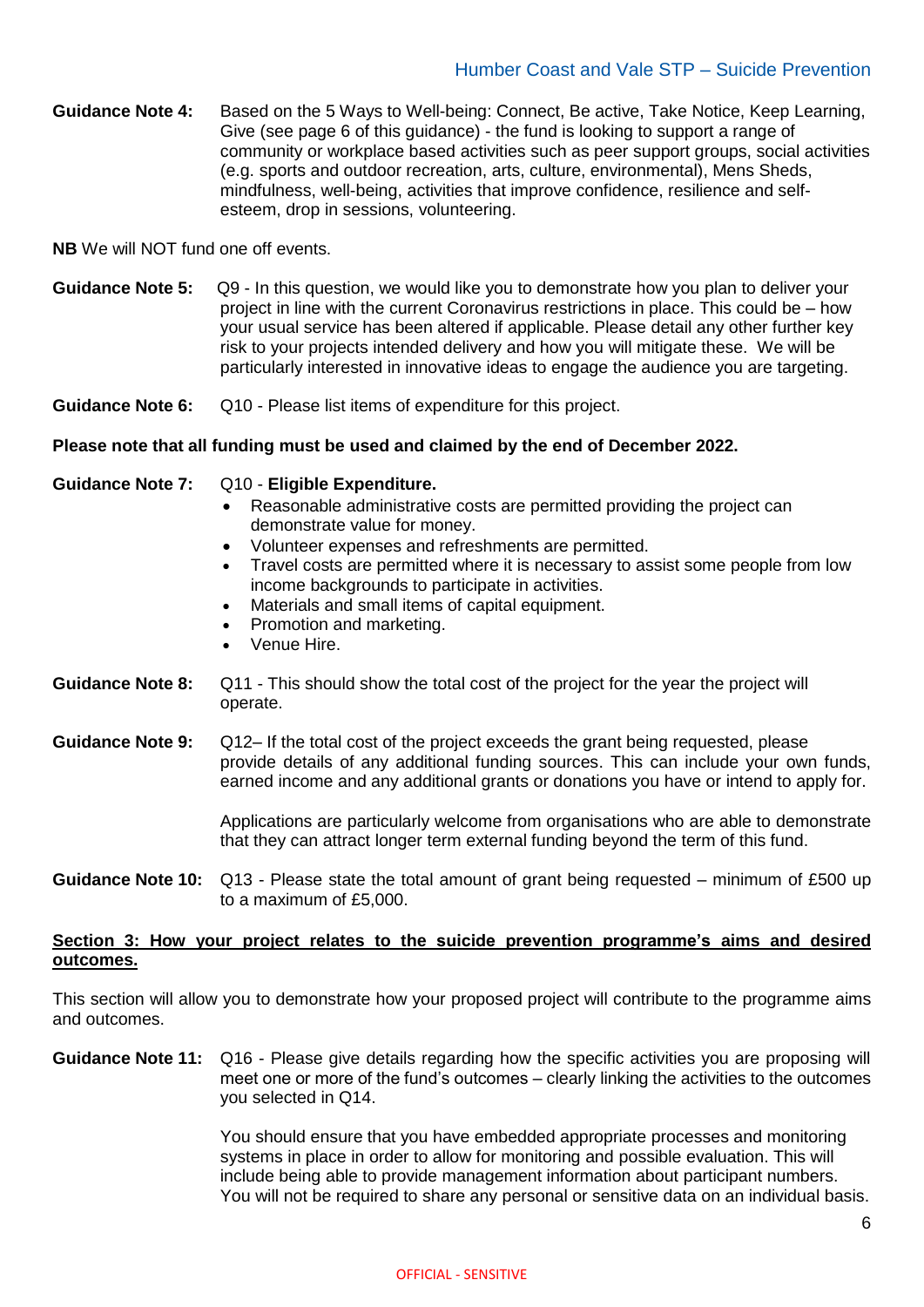You should consider collecting information about:

- Number of participants/beneficiaries including age, gender and location.
- Number of sessions delivered.
- Evidence of individual well-being improvement, where appropriate, using Warwick-Edinburgh Wellbeing Scale or other validated tools.

#### **GENERAL TERMS & CONDITIONS**

All grants will be managed through a funding agreement.

#### **MONITORING AND EVALUATION**

All projects will be subject to monitoring and verification that is appropriate to the level of the grant, to ensure that the project has been delivered as anticipated. The details of this will be outlined in your offer of grant; North Yorkshire County Council retains the right to reclaim grant funding should the applicant fail to meet the terms and conditions of the offer of grant.

#### **HOW TO APPLY**

All applications must be made on the Reducing Suicide Grant Application Form.

Applications should be submitted by **midnight on 26 th November 2021.** The applications will then be evaluated and determined by a panel.

Applicants will be notified regarding the outcome of their application by **17 th December 2021.**

#### **If you would like further information about the Programme or would like to discuss the submission of an application, please contact:**

Claire Robinson **Health Improvement Manager, Health & Adult Services** [claire.robinson@northyorks.gov.uk](mailto:claire.robinson@northyorks.gov.uk) 01609 534919

Amber Graver Stronger Communities Development Officer [Amber.Graver@northyorks.gov.uk](mailto:Amber.Graver@northyorks.gov.uk) 01609 533914

**All completed applications should be submitted to:** [Amber.Graver@northyorks.gov.uk](mailto:Amber.Graver@northyorks.gov.uk)